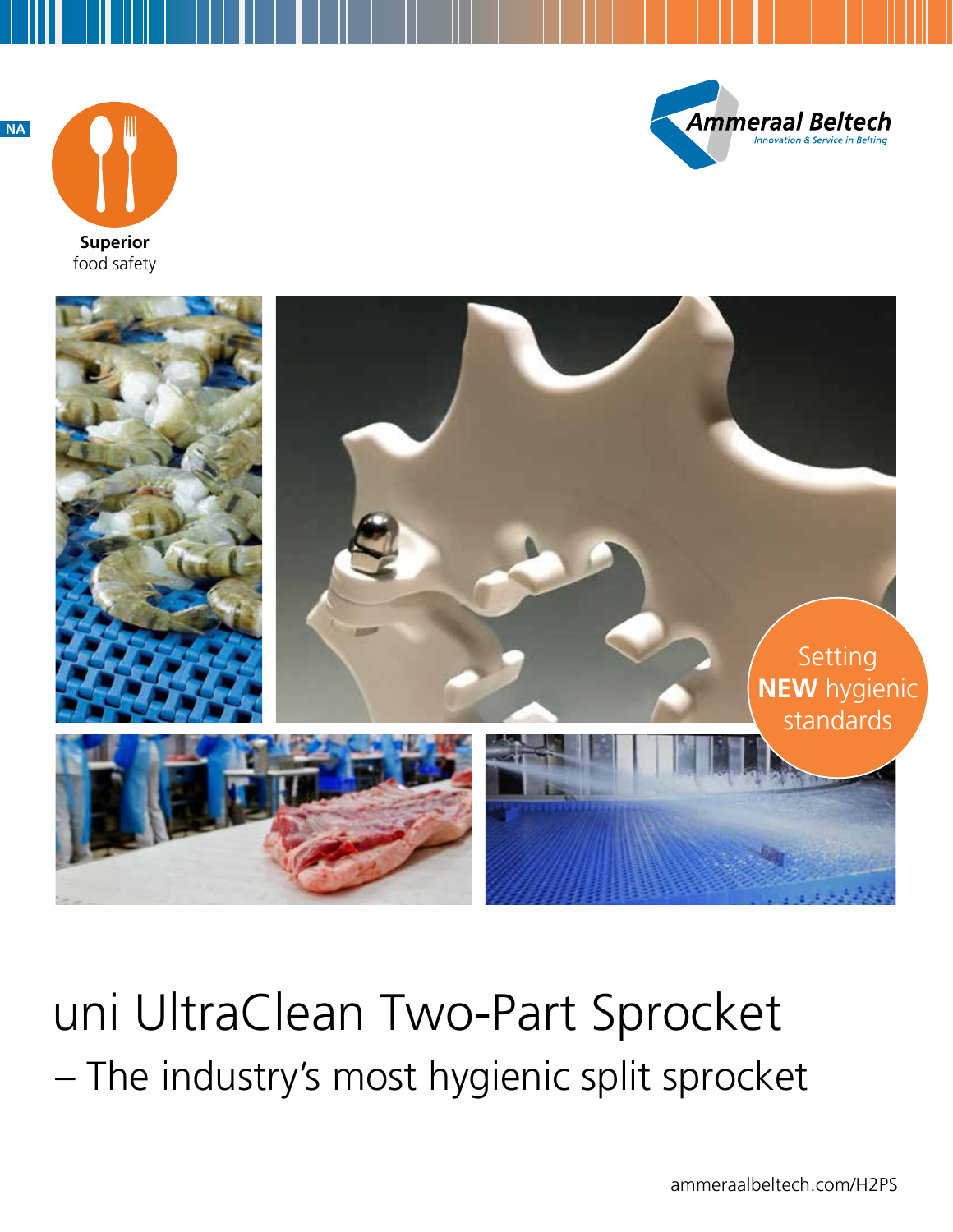## **The uni UltraClean Two-Part Sprocket – Superior in food safety!**



Ammeraal Beltech is member of European Hygienic Engineering & Design Group.

Food Grade belts comply with EC 1935/2004, EU 10/2011 and l≥lD∖⊽ FDA standards.

With unique features that combine all the benefits of a traditional two-part sprocket system – ease of installation and replacement, less downtime and lower maintenance costs – with unparalleled advantages in

hygiene and cleaning, this innovative belt sprocket is delivering outstanding hygienic performance in demanding applications across the food industry.

### **KEY ADVANTAGES**

- Helping to prevent food ingress
- Making sprocket cleaning easier
- Making shaft cleaning easier
- Making belt cleaning easier
- Reducing water consumption
- Reducing cleaning agents consumption
- Unique cleanable retainer system

**All features add up to outstanding cleaning performance and food safety.**

### **HYGIENIC DESIGN FEATURES**

Rounded "undercut" Rounded "backside tooth"

Unique bore design 75% less contact area with shaft

Open split line

Rounded open slots

Cleaning surface reduced by 25%





food safety



cleaning



downtime

costs





water consumption **Less Less** detergent detergent

## **The UltraClean Retainer – the solution for easier cleaning**



Standard retainer rings are a food safety risk, as they make cleaning almost impossible.

To complement our hygienic sprocket solution, we have designed UltraClean retainers to fit with our uni UltraClean Two-Part Sprocket. With these newly designed retainers, you only need one retainer per sprocket, reducing the number of parts and, most importantly, **making cleaning a lot easier**.





**Less Less**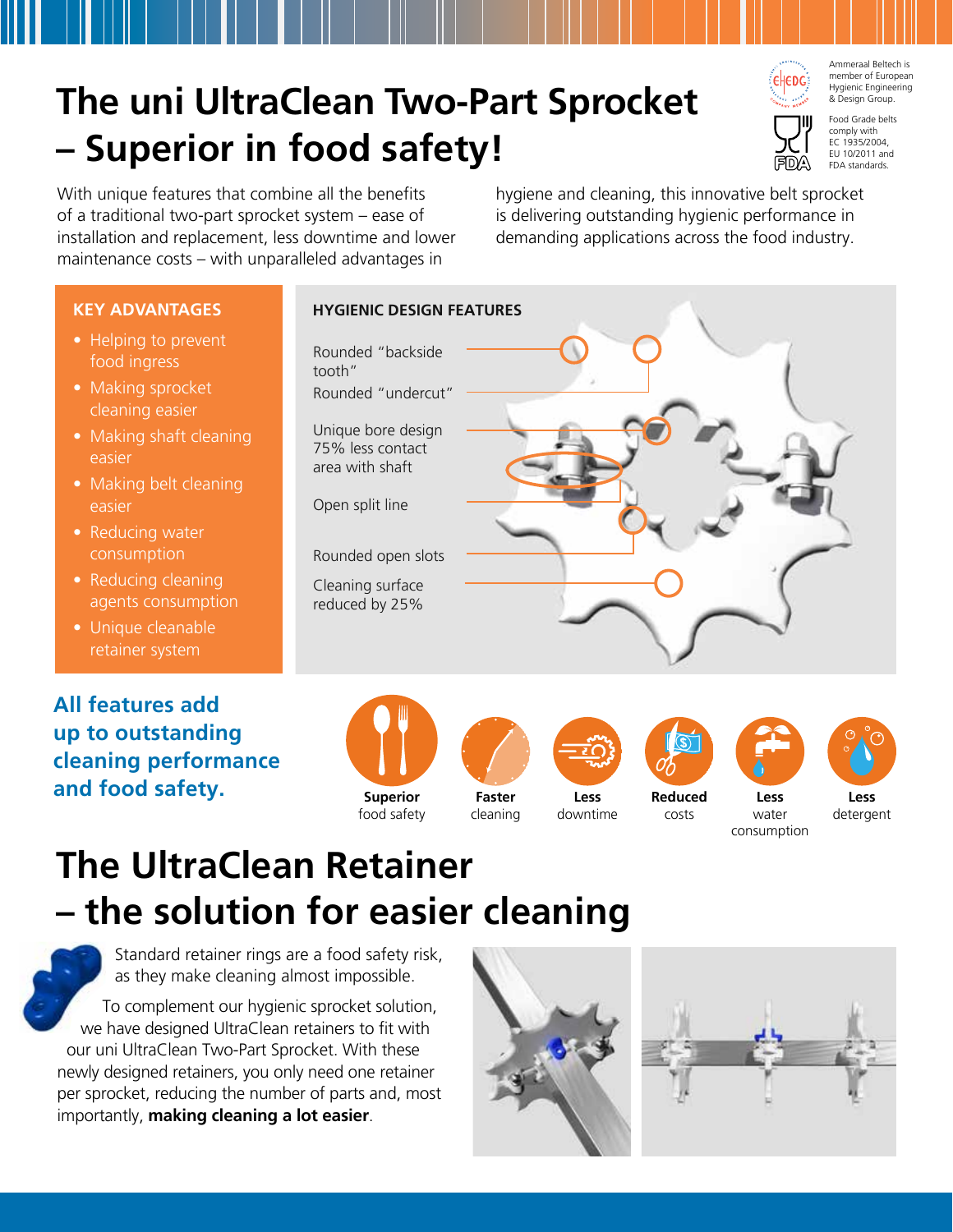## **Hygienic Score DTU Cleanability Test** Proved to be the most hygienic solution

Center for Hygienic Design at the Technical University of Denmark



During in-depth washdown testing of a selection of commonly available sprocket designs conducted by the DTU Center for Hygienic Design at the Technical University of Denmark, the uni UltraClean Two-Part Sprocket proved itself to be the **most hygienic belt sprocket system** for use in the food industry. *A procedure suitable for objective soiling,* 



*cleaning and evaluation of sprockets of different generic designs has been developed.*



*The soil was prepared with a fluorescent dye. After the cleaning procedure, UV light was used to detect residual soil.*



### **Sprocket Range**

The uni UltraClean Two-Part Sprockets are available in a wide range of tooth numbers and popular metric and imperial bore sizes to fit most existing systems.

uni UltraClean Two-Part Sprockets are available for belt series commonly used in the food industry:

- uni MPB
- uni ECB
- uni BLB
- uni S-MPB
- uni SNB M2
- uni M-ONB
- uni M-SNB
- uni M-TTB
- uni Flex ASB



*Find all technical information about the new sprockets on the datasheets available online at* **www.unichains.com** *&* **www.ammeraalbeltech.com**